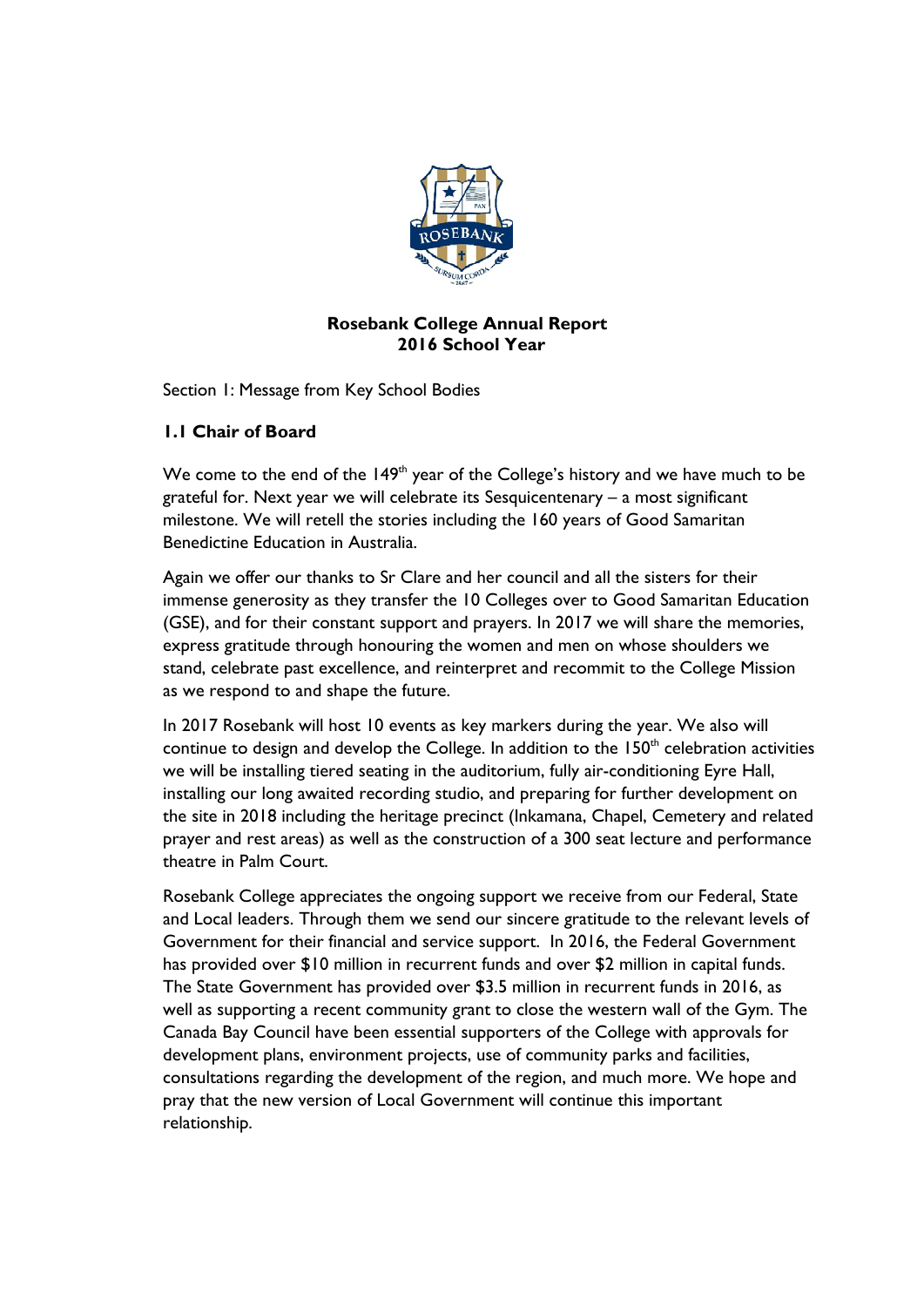We want to thank Ms Terry Creagh (Chair), Ms Leonie Keaney (Executive Director) and Good Samaritan Education as well as Sr Catherine (Chair of Members) and all Company Members for their care, diligence and excellent stewardship. Thank you also to my fellow Directors for your extraordinary generosity and commitment to Rosebank. The College Board Directors are a dedicated and generous team of men and women who form the Governance structure of the College, ensuring we stay true to our Mission, promote quality learning and manage our resources wisely.

Working closely with Mr Galea, the College Executive and staff we have managed to grow and develop Rosebank sustainably, grounded in its rich tradition, contemporary and dynamic in its work and outlook, and future orientated in its vision. We are deeply indebted to these exceptional and very generous leaders.

Finally to the parents and students of the Rosebank College. Thank you for the many ways you support the Mission of this great learning community. May the 150<sup>th</sup> Year remind you of the great educational tradition to which you belong, and be an opportunity to acknowledge your contribution to this outstanding lived expression of faith, hope and love.

Professor Marea Nicholson

# **1.2 College Principal: Mr Tom Galea**

I am proud to present the 2016 Annual yearbook. It provides us the opportunity to focus our attention on the many achievements of our students, our staff and our community. It is also an opportunity for us to express our gratitude to all who have contributed to Rosebank's success over the last 12 months. In capturing the creativity, learning, growth and accomplishments of 2016, you will receive a snapshot of all that makes our School such a vibrant place to be. We are grateful to all who made this production possible.

Education, like so many other endeavours in our contemporary society, reflects a significantly contested arena of human activity. At one level this contest is preoccupied with **purpose** and at another level the debate is on **methodology**. With regard to purpose, Rosebank relies on exceptional 'building blocks' including our rich Good Samaritan Benedictine tradition. This provides a clarity of purpose and a confidence with our priorities. Underpinning this tradition is a set of values that bind and energise our ministry.

The contest regarding method is definitely on the rise. On the one hand, we have an outmoded industrial educational system in which schooling is seen to be linear and driven by an intense focus on output. That is, preparing a set of workers to enter industry with a prescribed set of common skills, with an emphasis on conformity and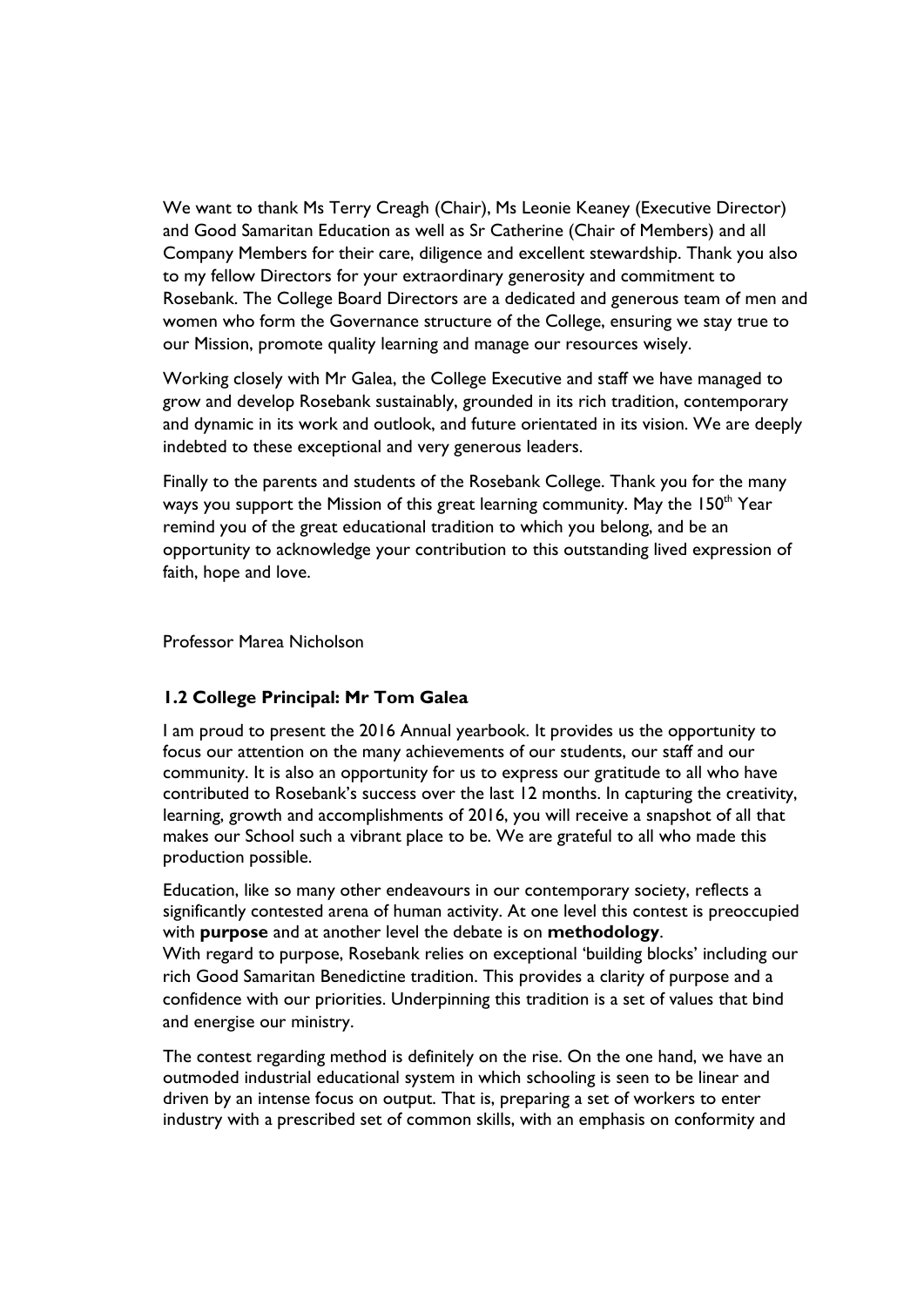positioning those who don't meet a 'single standard' as 'less able' or, sometimes, failures.

There are those, however, who argue for a new metaphor that reflects a contemporary, highly personalized, organic approach to education where the focus becomes interdependency rather than 'out-put', emphasizes flexibility, draws on today's unprecedented technological and professional resources so as to engage all students, develops their love of learning, and enables them to face the significant challenges of the twenty-first century. In this new metaphor, the purposes of schooling centre on health, ecology, fairness and care.

At the heart of this new metaphor is the belief that imagination is the source of all human achievement. It is this imaginative power that has provided humans with an adaptive quality and hence a significant competitive edge. **Imagination** helps us to create, problem-solve, relate to others, and imagine futures. **Creativity** is putting our imagination to work. It is the applied imagination, fresh thinking and it's about passion. It complements discipline and order but is not necessarily linear. **Innovation** is putting new ideas into practice.

We are now immersed thoroughly in the Information Age. We know that children are natural born learners. We know that our most pressing task as a society and as parents and teachers is to transition to a new world and in so doing consider how we can better provide the environment, opportunity, and support to grow learners. We are promoting an understanding of the nature of learning itself; how students learn best, the many different ways in which they do so and to celebrate the variety of ways they demonstrate their interests and expertise. If successful, our students will better understand the world around them as well as the world within.

If our focus is on growing diverse learners, then the teacher's role is also shifting dramatically. The emerging role in creative schools is to facilitate learning: teachers increasingly are having to engage, enable, expect and empower.

Transforming schools are not successful by changing only one facet of education. We are also constantly renewing our physical school space, adult and student leadership, pedagogy, curriculum, assessment, school culture, community and family connections.

I want to thank our parents who so generously for their families, give to the College. We walk in partnership together like a village, through the good times and the bad, the highs and the lows. We acknowledge that Parenting is increasingly a challenge in our contemporary society as well as attaining a healthy family-work balance. We also give thanks for your very significant financial contribution amounting to over \$8m in 2016.

I want to take this opportunity to thank our hard working and supportive team of parents on the P&F who work tirelessly for the College assisted by our Assistant Principal, Mr. Paul Hardwick. In particular we thank our outgoing President, Anne Maree Ludeke for her steady and confident leadership over the past two years. We congratulate Greg Sinclair on his election as the new President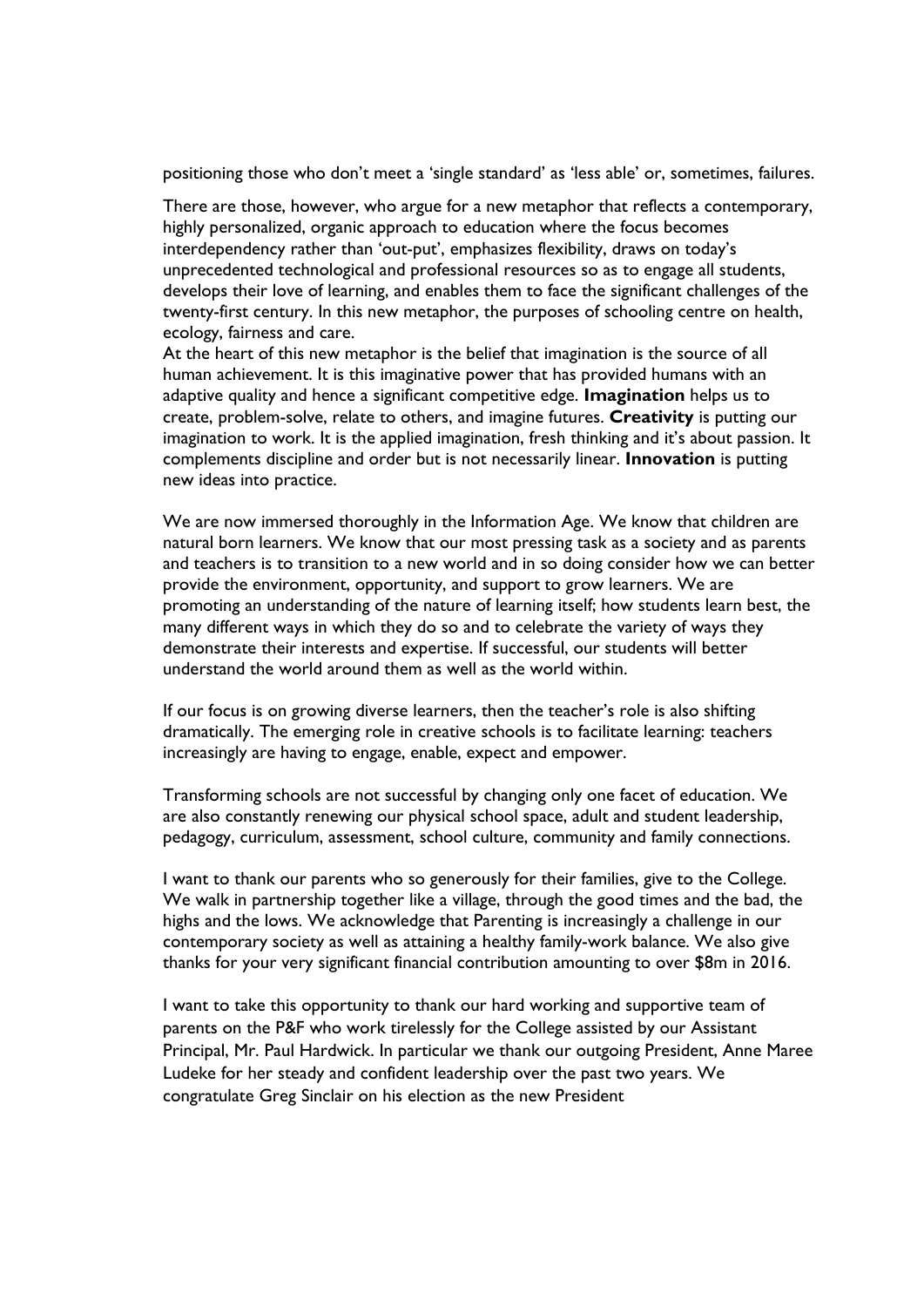I join with the College Chair of Board to thank our Federal, State and Local leaders, Good Samaritan Education, Members of the Company chaired by Sr Catherine and our Directors wonderfully led by Professor Marea Nicholson for their ongoing support and encouragement.

The future of the nation depends upon the education of its youth. When I reflect on our Rosebank students; when I see their hard work; when I share in the celebrations of their many successes; when I am witness to their kindness and support for each other; when I hear of their fund-raising schemes; when I hear tell of their exemplary conduct on trips and activities, I have every confidence that the young people who will leave Rosebank will be precisely the kind of young people who will make a positive difference to the world and to our country. In that list of things that make me proud I note that academic achievement is a significant part of the interrelated dispositions that make up what Aristotle would have defined as 'the good citizen'.

Tom Galea, **Principal** 

## **1.3 College Captains: Holly Barnett and Nicholas Stylianesis (Graduating Class of 2016)**

As College Captains and Vice Captains for Rosebank College for 2015-16 it has been a challenging leadership year for us as we have navigated the demands of our roles as Captains and the increasing pressures associated with completing our courses for the HSC. The start of our leadership year saw us assisting with the running and the hosting of major school events and assemblies, and engaging in a number of leadership workshops and activities designed to engage and enhance our leadership skills. Over the year, we have attended a number of leadership forums that have given us the opportunity to meet and interact with key leadership people, such as Members of Parliament, Business Leaders and other effective leaders within our community, which has given us great insight into the skills and attributes of leadership excellence. Some of the highlights of our year were organizing our own student leadership workshop, as well as attending workshops at other schools; being part of a 'think tank' of students to tackle the issue of gender equality at Newington College; assisting with the organization and management of the 'Building Blocks' Teacher Development conference with Mr Plaskett; meeting the next generation of Rosebank Students on the Year 7 Orientation Night and assisting Mr Galea on Open Day. These events are just a small slice of what we have achieved as Captains and Vice Captains of the College, and we hope that we have served the College community well. None of these experiences would have been possible without the care and encouragement of Mr Galea, Mr Hardwick and Ms Clark, and we extend our sincere thanks to them for their confidence and enthusiastic support of us. Finally, we wish the new College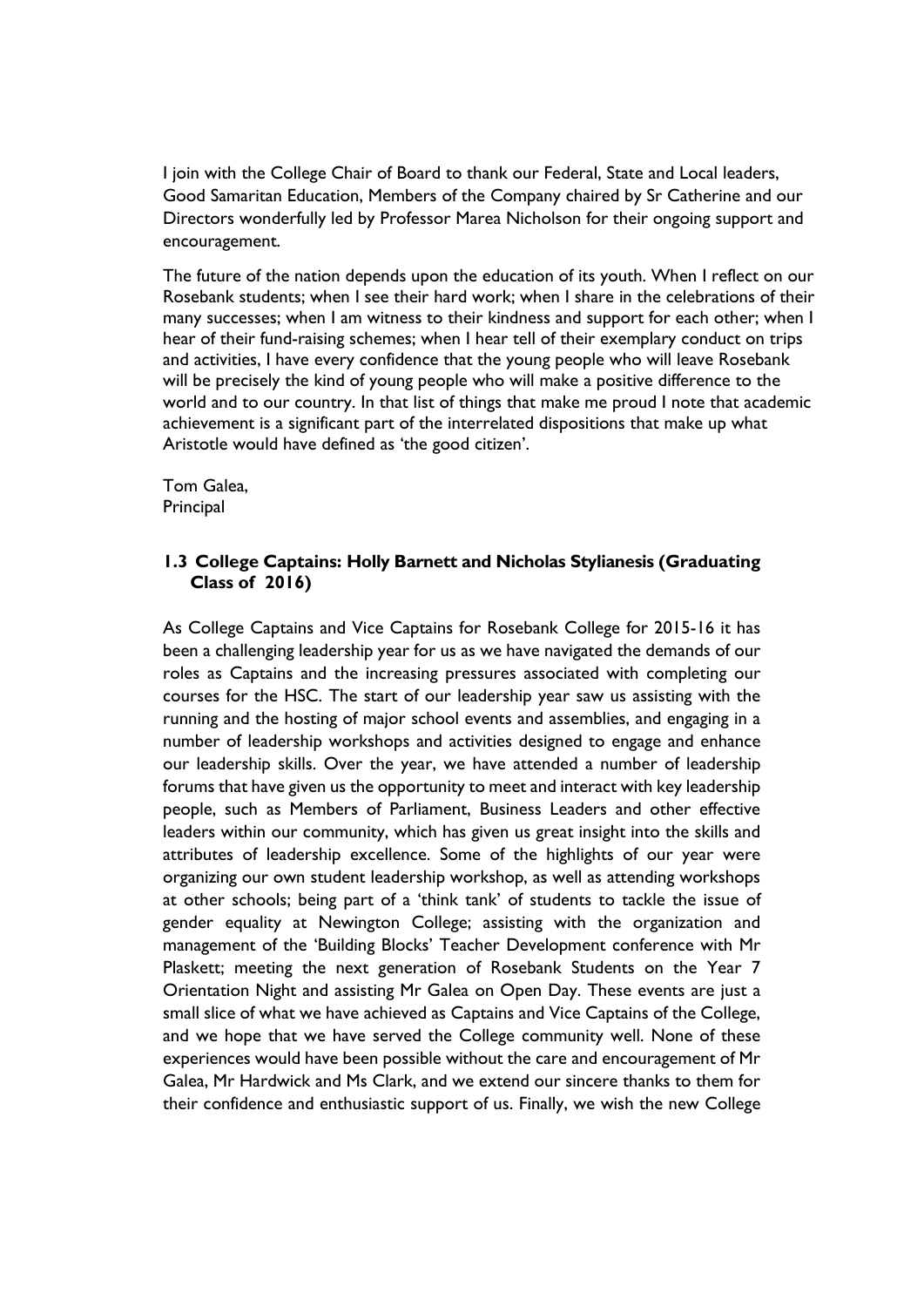Captains, Vice Captains and all Student Leaders all the very best for their leadership year.

#### **Section 2: Contextual Information about the School**

Rosebank College is an independent Catholic co-educational school offering a dynamic learning environment for students in Years 7-12. Founded by the Sisters of the Good Samaritan in 1867, the College has a rich Benedictine heritage. A challenging curriculum, including a breadth of course offerings, extensive cocurricular activities and a comprehensive Pastoral Care program engender a community where students have the opportunity to pursue their talents and interests. Innovative learning is a key feature of the curriculum. This encompasses: ConnectED - a Year 7 integrated and multi-disciplinary approach to learning in English, History and Geography; LearnED a Year 10 Term 4 approach to learning that creates an opportunity for subjects to integrate their topics; Accelerated Apprenticeships & School-based Traineeships; Accelerated Learning and Enrichment opportunities across many subjects and EnrichED - the College's Gifted & Talented program which consists of the InnovatED and InspirED modules, designed to challenge, motivate and engage learners who require further extension in Years 7-10.

Rosebank engages active learners to become discerning and responsible global citizens. We leverage technology purposefully to develop digitally literate and creative thinkers to develop digitally literate, critical and creative thinkers. Teaching and learning is student centred and helps students develop independence, identity, resilience and courage to prepare them to take their place as global citizens. Moreover, the College has a dedicated study tutor to work with students, particularly seniors, to help them develop good study habits, organisation and learning skills. Benedictine education places the creative and performing arts at the centre of learning with music, art, drama and dance being the original languages and window to the soul.

Throughout the year, there are opportunities for students to share their gifts in creativity including the Festival of Creative Spirit, Character Day, musical soirees, dramatic performances, exhibitions of Major Works and Hospitality functions. The College's co-curricular program offers sporting and cultural options which include participation at a representative and/or recreational level. Each of these activities is conducted by professional trainers and coaches to ensure a high level of skill development as well as an enjoyable and rewarding experience.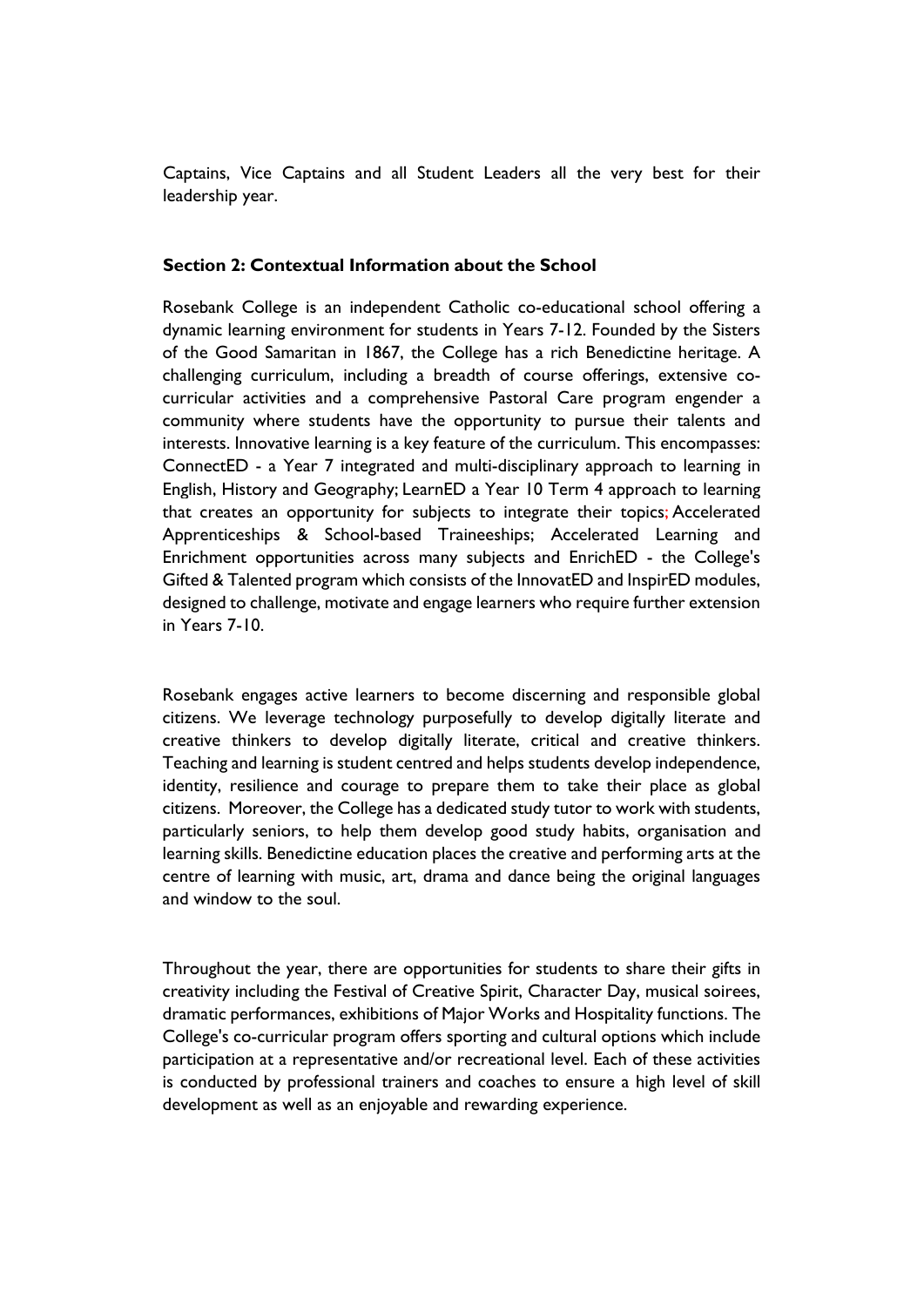Rosebank strives to be a flexible and inclusive community, reaching out to others in prayer, practice and perspective. It is a place where staff and students want to be - a centre of academic excellence where students fully engage in their learning to make a difference in their world. A six stage building program is underway to provide modern facilities for a 21st century education. This has included a new Research and Study Centre, Technology and Design Centre, an Art Centre, a Trade Training Centre, a Creative and Performing Arts Centre, numerous General Learning Areas, multi-purpose indoor gymnasium, a new Science Learning Centre and upgrades to the existing learning spaces.

# **Section 3: Student Outcomes in Standardised Literacy and Numeracy**

# **Testing**

NAPLAN testing occurs for students in Years 7 and 9 and assesses student performance in the areas of reading writing, spelling, grammar and numeracy.

The Year 7 2016 NAPLAN results show results that are significantly above State average in all aspects.

| <b>YEAR 7 MEAN NAPLAN RESULTS</b> |              |                 |  |  |
|-----------------------------------|--------------|-----------------|--|--|
|                                   | <b>STATE</b> | <b>ROSEBANK</b> |  |  |
| Reading                           | 543.2        | 564.8           |  |  |
| Writing                           | 515.5        | 538.5           |  |  |
| <b>Spelling</b>                   | 550.7        | 565             |  |  |
| Grammar                           | 545.2        | 565.5           |  |  |
| Numeracy                          | 554          | 570.4           |  |  |

The 2016 Year 9 cohort also achieved significantly above the State in all aspects.

| <b>YEAR 9 MEAN NAPLAN RESULTS</b> |              |                 |  |  |
|-----------------------------------|--------------|-----------------|--|--|
|                                   | <b>STATE</b> | <b>ROSEBANK</b> |  |  |
| Reading                           | 583.6        | 608             |  |  |
| Writing                           | 546.9        | 577.8           |  |  |
| Spelling                          | 587.4        | 613.6           |  |  |
| Grammar                           | 572.4        | 594.3           |  |  |
| Numeracy                          | 595.5        | 613.5           |  |  |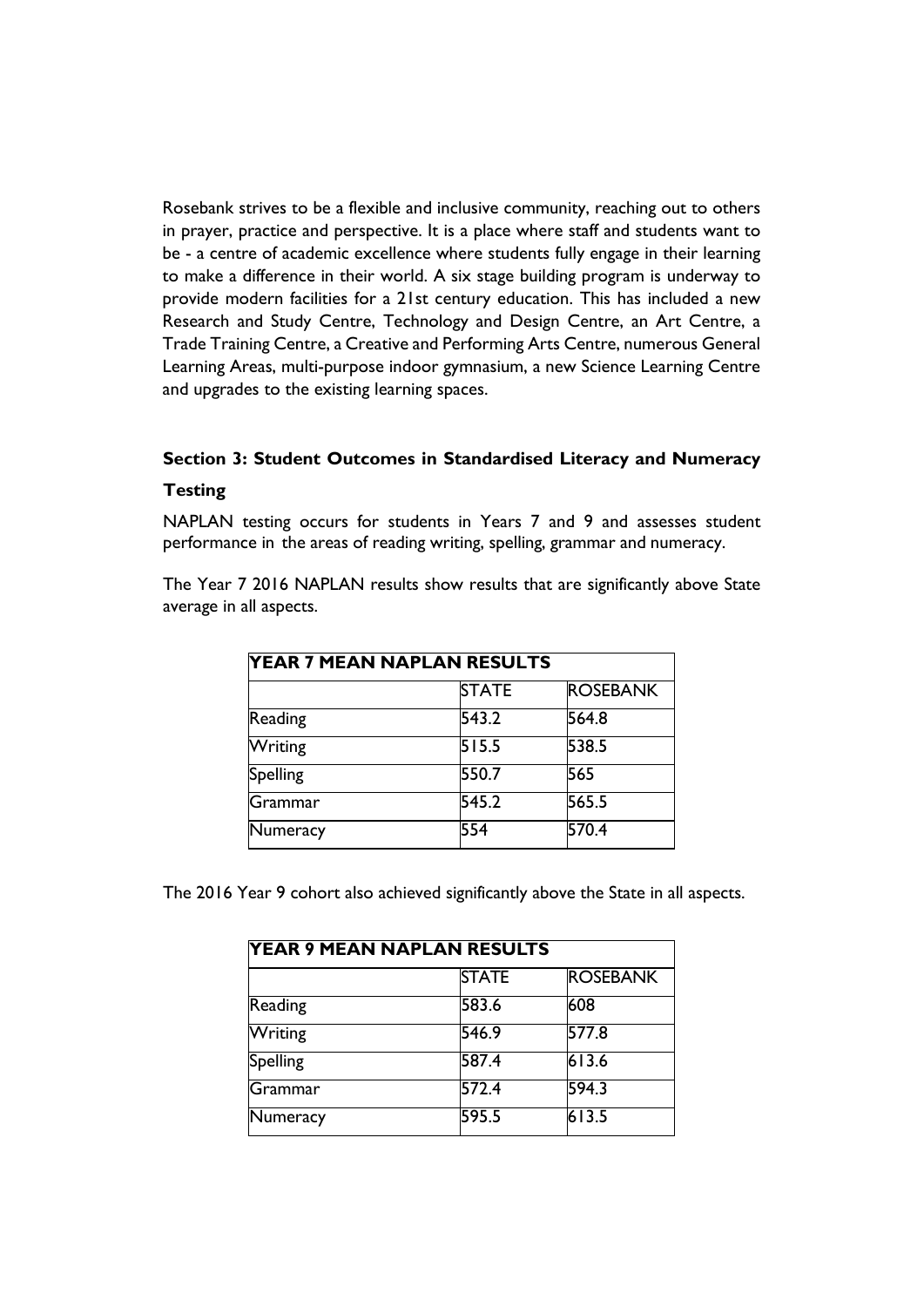|                 | <b>Reading</b> | <b>Numeracy</b> |
|-----------------|----------------|-----------------|
| Year 9 State    | 33.2           | 40.7            |
| Year            | 33.6           | 35.7            |
| Rosebank        |                |                 |
|                 |                |                 |
| Greater than    | 64.2%          | 60.8%           |
| or equal to     |                |                 |
| <b>Expected</b> |                |                 |
| growth          |                |                 |

Averaged scale score growth for the 2016 Year 9 cohort since they were last tested in Year 7 was as follows:

In Year 9 results, relative growth from Year 7 results, compared to the State, was the same for reading but less for numeracy, (growth figures for writing are not published by ACARA). It is noted, however, that numeracy results for the top two bands in Year 9 are above the 3-year average.

## **Section 4: Granting of Records of School Achievement**

All students in Years 10 and 11 were eligible for a Record of School Achievement. This credential, issued by BOSTES, was sought after by four students who exited school to pursue a combined HSC trade qualification.

### **Section 5: Results of the Higher School Certificate**

The College delights in the success of its students. Their results have produced the best performance in the past 10 years. Rosebank students were examined in 35 school-based courses. 23 of these courses were above State average, with another four subjects within 0.6 marks of the mean. Results in 2016 represent a significantly vast improvement from prior year results.

The Rosebank 2016 results were almost comparable with the State in Band 6, but exceeded the State in Band 4 & 5 results. Likewise, reduced proportions of Rosebank results appear in the lower bands (Bands 1 to 3) in comparison to the State.

Courses in which 100% of students scored in the upper Bands 4, 5, and 6 include:

Business Services, Chinese Background Speakers, English Extension 1, English Extension 2, Extension History, Food Technology, French Continuers, Heritage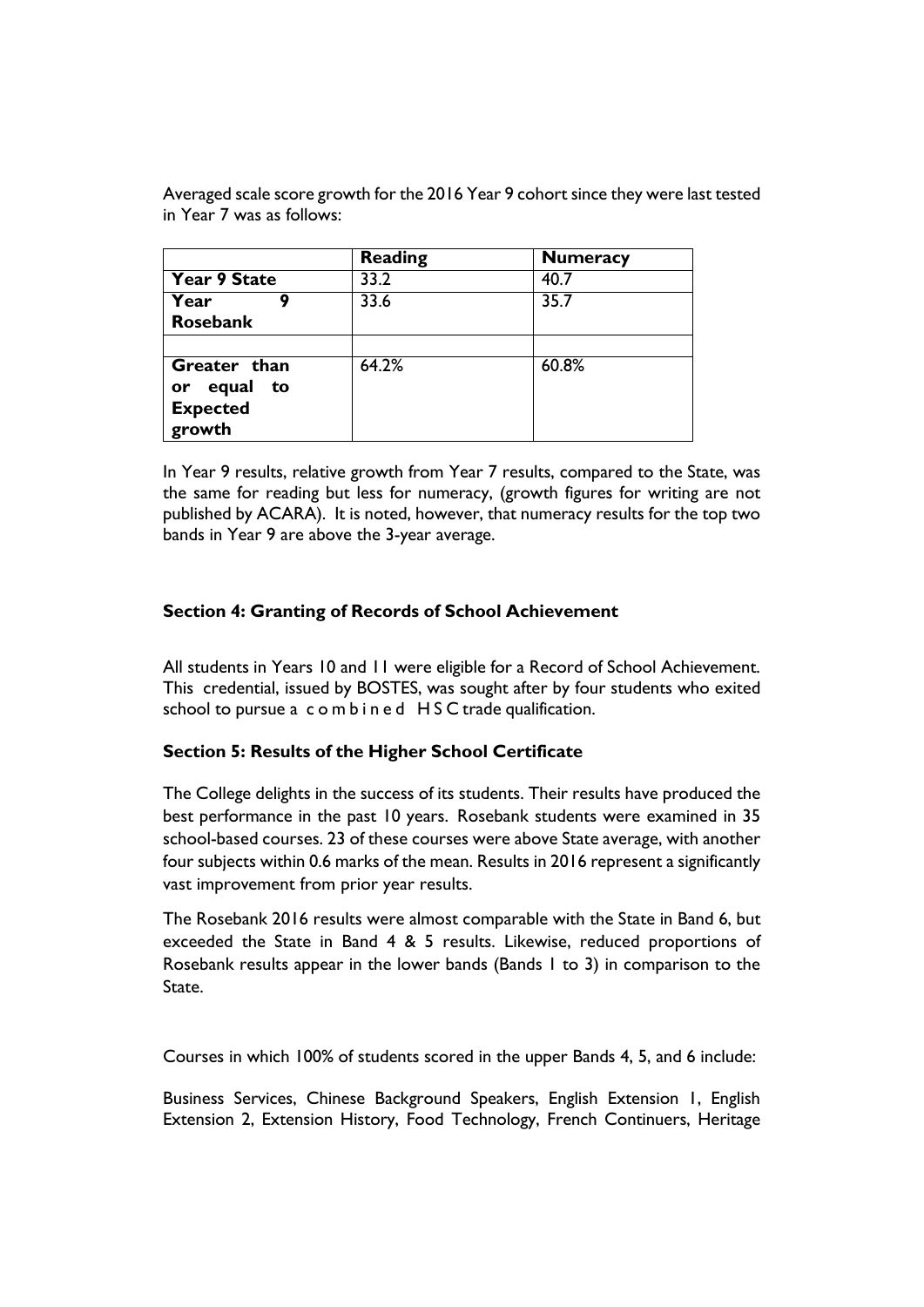Korean, Indonesian Background Speakers, Italian Continuers, Japanese Background Speakers, Mathematics Extension 2, Modern Greek Continuers, Spanish Continuers, Spanish Extension, Software Design and Development, and Tourism Travel and Events.

Other notable achievements for 2016 HSC results include:

• 27% of students appearing in the BOSTES All-rounders and Distinguished Achievers lists.

- Half of the cohort achieved a Band 5 and 6
- 75% of English Advanced students achieved a Band 5 or 6
- 81% of the Visual Arts students achieved a Band 5 or 6
- 80% of Music 1 achieved a Band 5 or 6
- The cohort was 10% above the State average for Bands 4, 5 and 6.

The percentage of eligible students with an ATAR of 90 or more was approximately 13.3%; while the percentage of students with an ATAR exceeding 70 was approximately 52% exceeding the State percentage by 4%. This result allowed 128 students to be receive offers to continue their studies at tertiary level. The Dux of the College achieved an ATAR of 98.60.

Two students were acknowledged by receiving the Premier's All-Rounder Award with the achievement of Band 6's in a minimum of 10 units. Other notable achievements included

- One student winning gold in the World Skills Australia competition
- Two students nominated for the University of Sydney Future Leaders scheme.
- 12 students offered early university entry for a range of courses, based on their academic record, community contribution and leadership qualities
- 45 students appeared on the Distinguished Achievers List. This list acknowledges students who received the highest band in one or more of their courses

### **Section 6: Professional Teaching and Learning Standards**

Rosebank College in 2016 had thirty-nine staff who were classified at the level of Professional Competence. It had three staff who were Provisionally Accredited at Graduate Level and working towards Professional Competence of Proficient Teacher Standard over the course of 2016.

Sixty-seven staff had the classification of Existing Teacher, having commenced employment prior to 1 October 2004. All staff were required to engage with the National Professional Teaching and Learning Standards through the Professional Learning Framework implemented at Rosebank.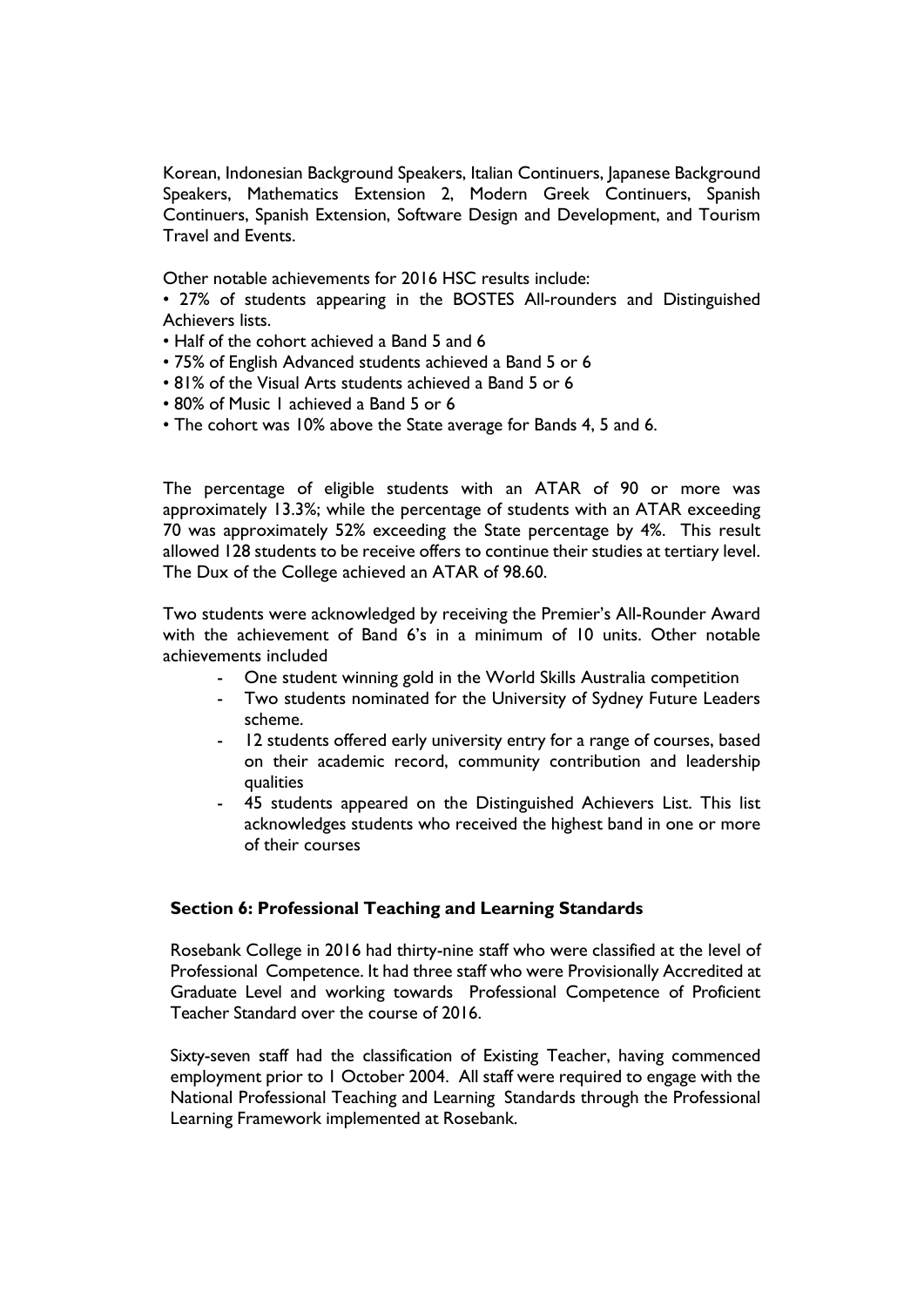All staff at Rosebank attended internal professional learning on a Tuesday afternoon for one and a half hours per week, through two modes:

- a) Professional Learning Networks
- b) Faculty Formation

All teachers were engaged in Peer Classroom Observations. This was an opportunity for teachers to observe each other's practice and to learn from one another. They are a form of collaborative professional development, which has links to our Good Samaritan Teaching & Learning Framework, "encouraging and valuing teachers as collaborative and constant learners" and our Rosebank College Learning Framework, "learning in partnerships, with respect for self and others" and "learning to learn through inquiry and reflection."

The RPPR process involves teachers in targeting specific PD goals in that are linked to whole school, faulty and individual priorities.

External Professional Development opportunities were offered to all staff to complement the RPPR process.

All of these experiences are linked to the Professional Teaching Standards.

Staff reflections regarding the process include:

'As a young teacher I feel comfortable to learn from a variety of mentors, everyone is willing to help me, from within and across faculties'

'Peer observations gave me an opportunity to witness different approaches to similar topics'

'You can't teach students to learn unless you are willing to learn yourself. This is what professional is all about'

'Classroom observations enables me to learn something new in teaching – by visiting a colleague I can observe a practice or idea that is inspiring and try it out'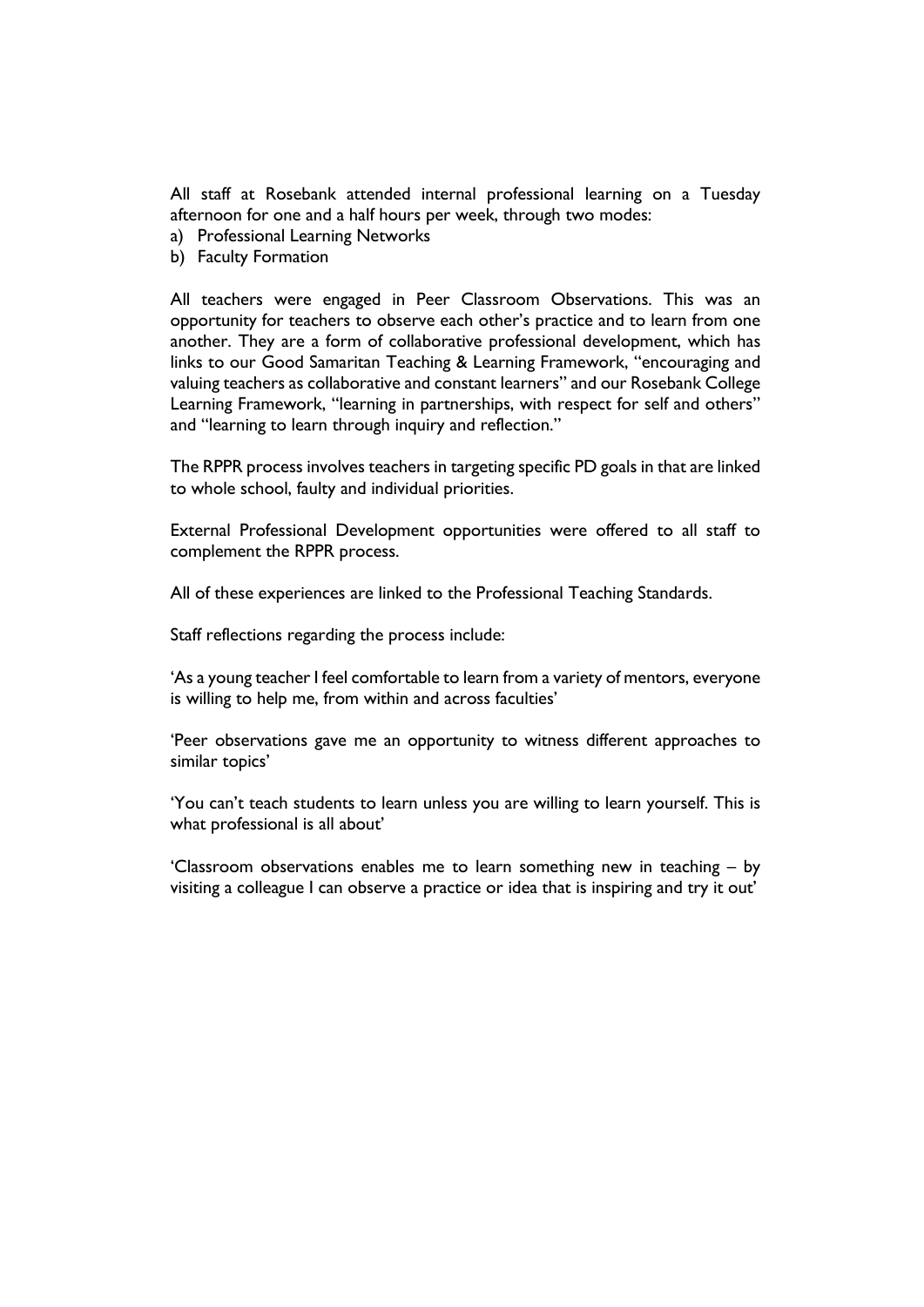# **Section 7: Workforce Composition**

The workforce composition at Rosebank College for 2016:

| <b>Workforce Composition</b> |        |                      |        |
|------------------------------|--------|----------------------|--------|
| <b>Full Time</b>             |        | Part Time            |        |
| Male                         | Female | Male                 | Female |
|                              |        |                      |        |
| <b>Teaching Staff</b><br>28  | 50     |                      | 16     |
|                              |        |                      | 6      |
|                              |        |                      |        |
|                              | 3      | 3                    | 19     |
|                              |        |                      |        |
| 3                            | 0      | 3                    |        |
|                              |        |                      |        |
|                              |        |                      |        |
|                              |        |                      |        |
|                              |        | <b>P.A.</b><br>201/2 |        |

(Census Data August 2016)

### **Section 8: Senior Secondary Outcomes**

74% of Year 12 students were offered a place in University or in a Private College. The remaining 26% either enrolled in TAFE, secured full-time employment or explored a gap year option. 16% of the Year 12 cohort undertook a Vocational Education Training (VET) course. 8% studied Hospitality (accelerated so course was completed in 2015) and 4% completed the Hospitality Specialisation course. 16% of students undertook a TAFE delivered vocational education course (TVET). Of those, 10 were Year 11 students and 14 were Year 12 students. There was 1 student from Year 11 and 4 from Year 12 enrolled in a school-based apprenticeship/traineeship program.

### **Section 9: Student Attendance and Management of Non-Attendance**

Student attendance data as reported to the Commonwealth Government in 2016 was 94%. Attendance is managed at Rosebank via the electronic collection of data daily through morning and afternoon Home Room. Students with patterns of non-attendance are highlighted through the following mechanisms:

- Reports from the Home Room Teachers
- Management reports from Edumate, the College's Administration System.

Students who are absent are required to: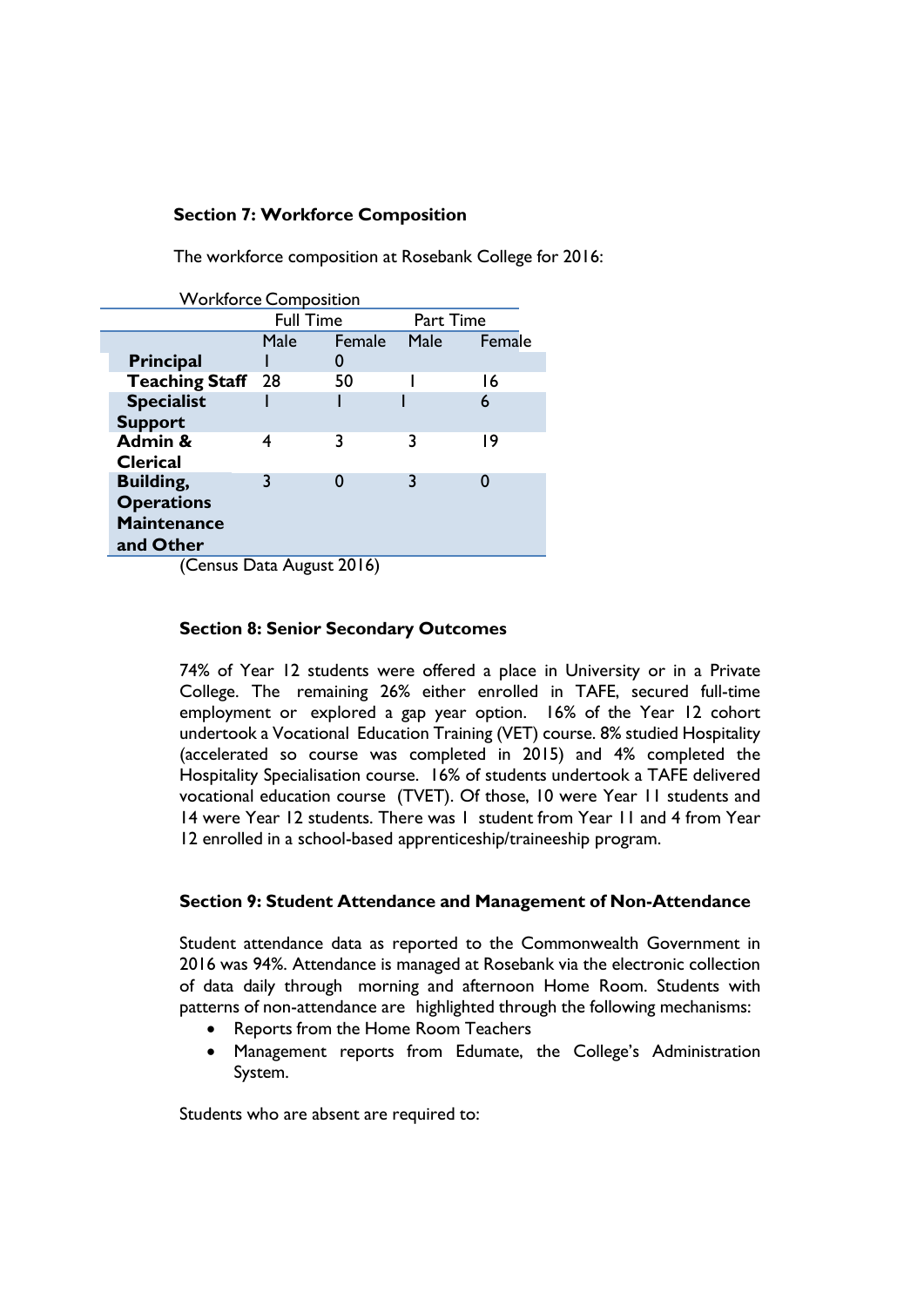- Make contact with the College by telephone to indicate the nature of absence on the day of absence
- Apply for leave from the Principal if the absence is prolonged
- Notify the College in writing of the nature and duration of their absence
- Return to the College with absence notification in writing if absence was not notified in writing prior to the day of absence

Students who are absent without prior notification; or notification on the day of absence; will have parents contacted by SMS on the day of absence. Students who are consistently absent will have parents contacted by the following College personnel:

- 1. Home Room Teacher
- 2. House Coordinator
- 3. Home School Liaison

Students who reach a high level of absenteeism are required to submit work completed during holiday vacations to compensate for missed course work during the year. In 2016, students with high absenteeism were required to attend additional days of school to complete work under supervision. Students whose attendance is not satisfactory may be referred to the Regional DET Liaison officer or to the Department of Community Services or Police Liaison team.

#### **Section 10: Retention of Year 10 to Year 12**

| <b>Student</b> | Year Male | <b>Female</b> | Total |
|----------------|-----------|---------------|-------|
| Year 10 2014   | 86        | 05            | 19    |
| Year 12 2016   | 70        | 00            | 7۵    |

In 2016, the retention rate from Year 10 to Year 12 was 93.7%. Students who leave Rosebank College to pursue careers in Vocational Education whether through apprenticeships or through attending specific Vocational Colleges such as Southern Cross Vocational College Burwood.

#### **Section 11: Post- School Destinations**

74% of students in Year 12 were offered a place in University or in a Private College. The remaining 26% of students were either enrolled in TAFE, secured full-time employment or explored a gap year option.

### **Section 12: Enrolment Policies and Characteristics of the School Body**

Rosebank College in 2016 had 1196 students who were enrolled as full-time students. The gender breakdown was 610 females and 586 males. The Index of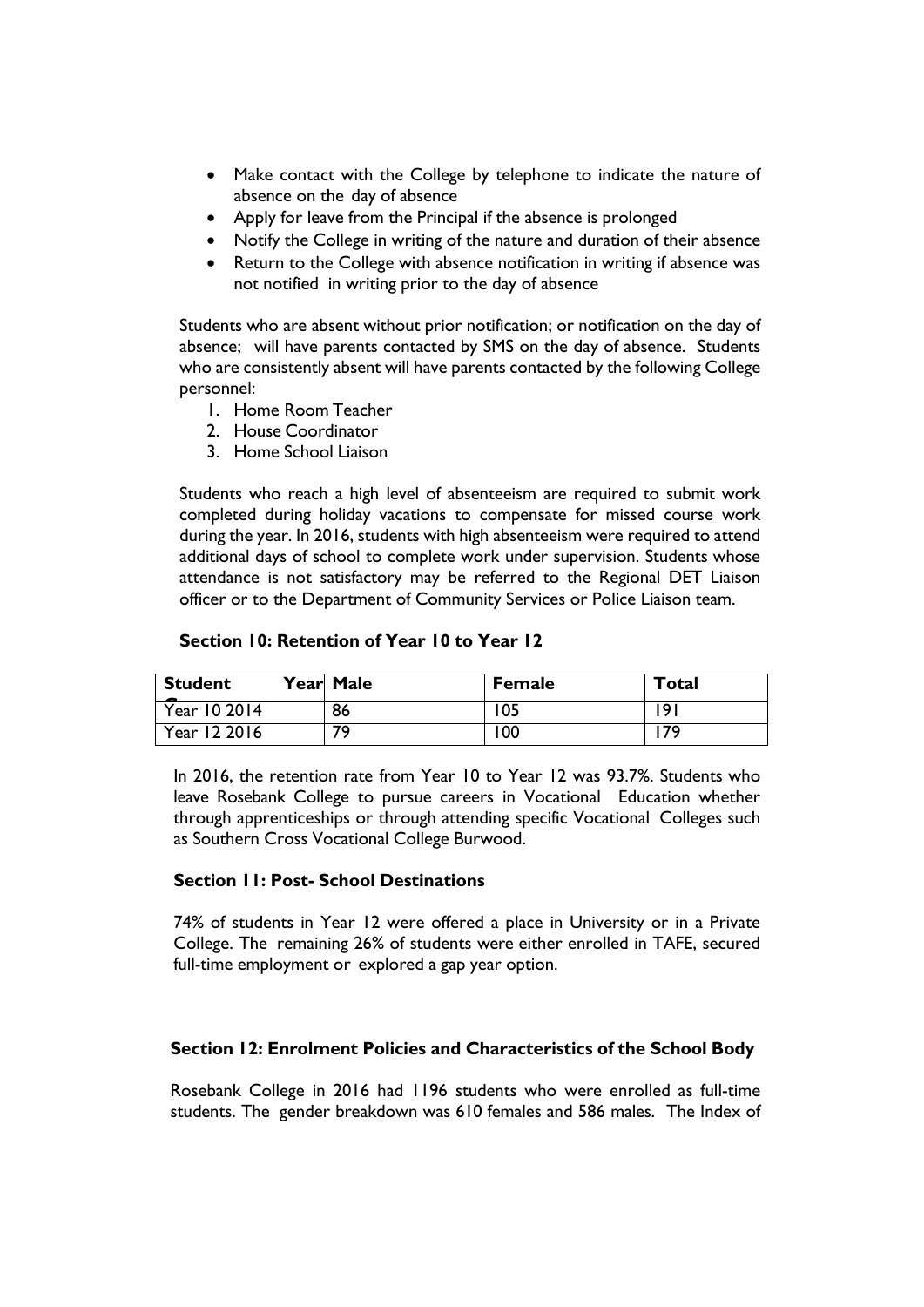Community Socio-Educational Advantage (ICSEA) for Rosebank College was1097.

Rosebank College Enrolment Policy

Rosebank College is a Catholic, independent co-education school catering for young men and women Years  $7 - 12$ . Co-education had been available in the senior years (Years 11- 12) for over 20 years and in 2009 this was extended commencing with Year 7. This initiative, along with others including a new uniform, new building program, e-learning program and new student leadership structure, have been met with overwhelming support by the school and wider community. The following guidelines and procedures have been developed in order to provide a fair and equitable enrolment process.

Our school provides an environment for young men and women that encourages a love of learning. We promote a balance between the spiritual, physical and social development of the individual. The College is Co-educational providing young men and women access to a quality educational experience.

Following the example of the Good Samaritan and in the spirit of the Rule of St. Benedict, we encourage a love of Christ, stewardship, hospitality, compassion and service to each other and the wider community. We acknowledge the primary role of our families and welcome opportunities to work in partnership with them.

As a Catholic community and part of Good Samaritan Education (an ecclesial community within the Catholic Church) we give strong witness to our role as advocates of justice.

Conditions of Enrolment are:

- Parents and students are asked to support the Benedictine values of the College and its Mission, all of which are articulated in the College Mission Statement.
- Students are expected to maintain a high standard of behavior and to treat others with courtesy and respect.
- Parents are expected to support and reinforce these expectations, and to ensure that students wear the prescribed school uniform and are neatly dressed.
- Parents are required to pay all College Fees.
- A full term or 10 weeks' notice (whichever is the shortest) is required in writing to the Principal before the withdrawal of a pupil, otherwise a full term's fees will be charged.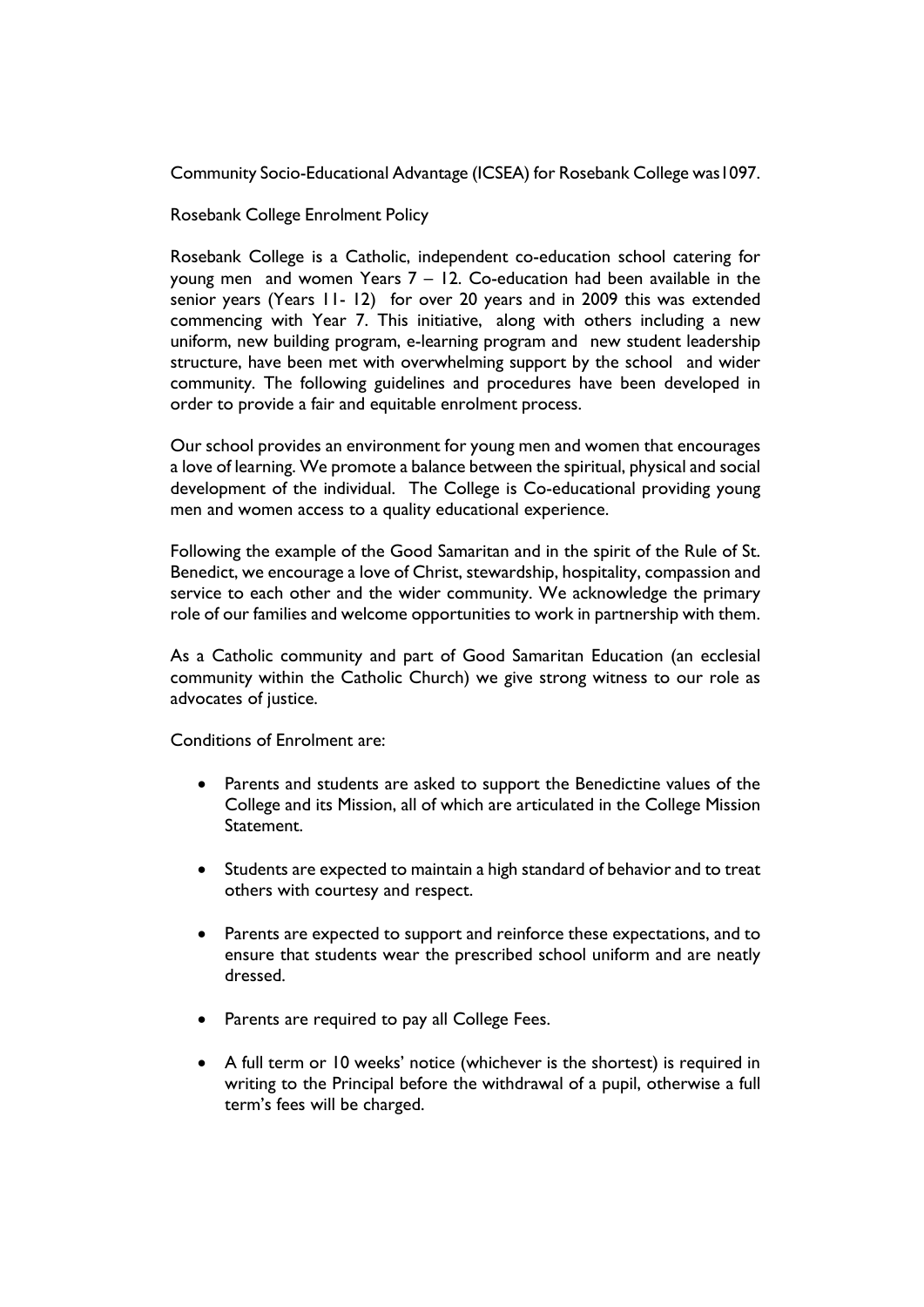- A child who is in serious breach of the College rules may be asked to leave the College permanently or temporarily at the discretion of the College Principal.
- Parents will be asked to authorise the College to publish photos and video images of their child in school publications such as
	- College newsletter
	- College intranet
	- College website
	- Promotional materials
	- Newspapers and other media

This authorisation will occur annually.

- Parents accept the responsibility to read all communication from the College including the College Newsletter which is published and electronically distributed to each student and family weekly (it is also available on the College Website). When requested, parents are also expected to respond to College communication in a timely manner.
- Parents are required to actively involved in their child's education by attending Parent-Teacher interviews as scheduled.
- Parents agree to inform the College (in writing) immediately of any changes of address, phone numbers or other information on this Enrolment Form.
- Parents agree to be bound by any alteration to conditions of enrolment issued by the College Board.

### Guidelines

- 1. At Rosebank College, there are three stages in the enrolment process:
- a. Application for student enrolment: The prospective family submits an application form and \$220 non-refundable application fee. Application must include copies of birth certificate/passport/visa/certificate of citizenship, latest full school report and latest NAPLAN results (if appropriate). Applications are accepted on the condition that student behaviour, attendance and commitment to school work are of a high standard and all required documentation is supplied. The College reserves the right not to accept an application. Submission of an enrolment form does not constitute that an enrolment contract has been entered into.
- b. Pre-interview approval: If the prospective student is a sibling of a current student, the prospective student may receive a pre-interview acceptance once the application has been processed.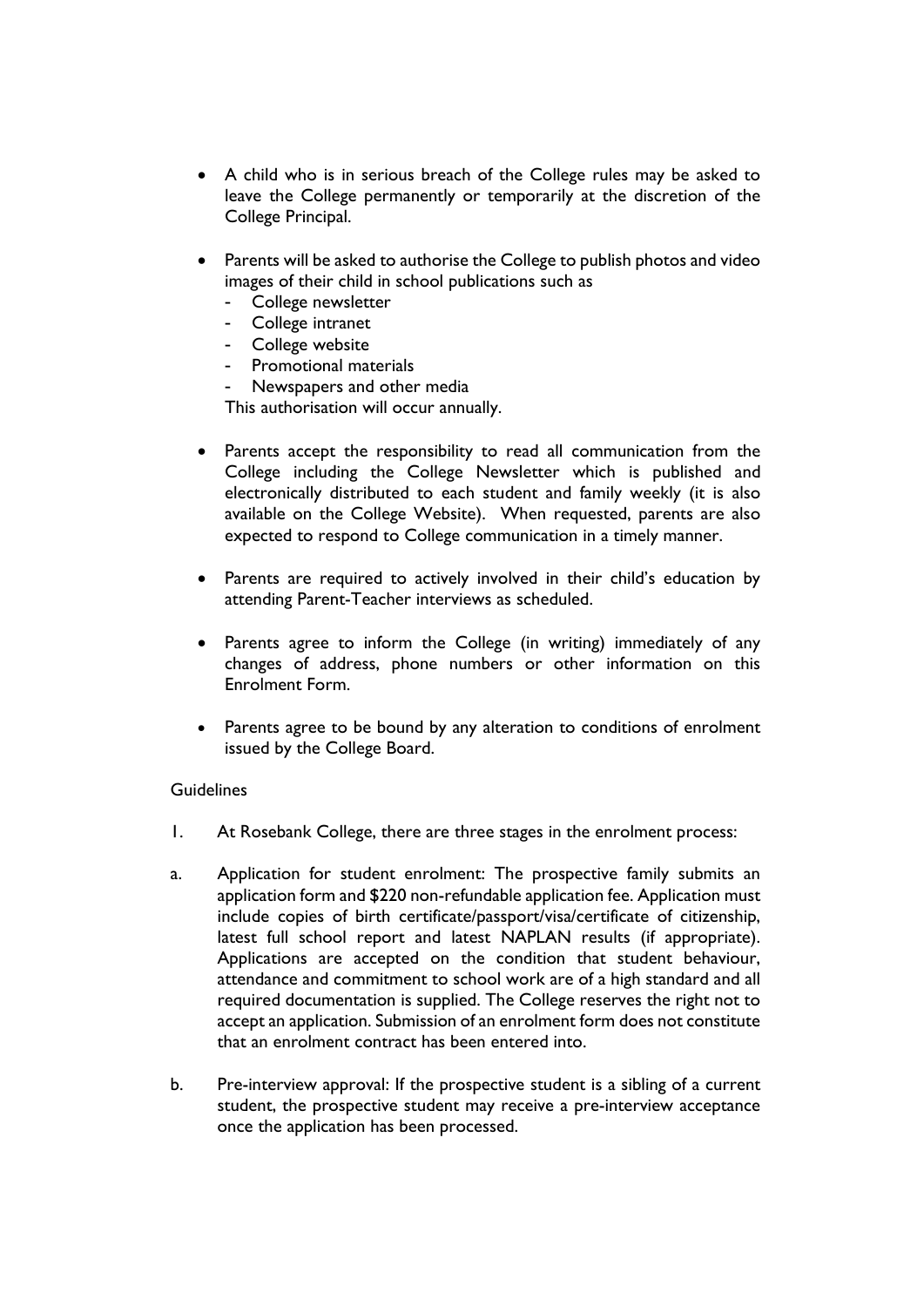- c. Principal's Interview and Confirmation of Enrolment: All eligible applicants are placed on a waiting list in priority order (see below) to be interviewed by a member of the Enrolment Team, once Year 5 NAPLAN results and their Semester One Year 5 report are received by the College. If the interview is successful, families receive an enrolment offer in writing. A student learning contract is signed during the interview. Families return the acceptance slip to the College and pay the \$475.00 enrolment fee. The student is then enrolled at Rosebank College and is included in the Orientation and Induction Program.
- 2. Priority Order: Enrolment applications are accepted from birth. Placement on the waiting list occurs in the following priority order:
	- a. Children of current families
	- b. Children of ex-students
	- c. Children of Catholic families enrolled in Catholic Schools
	- d. Children of Catholic families enrolled in Public and other Primary Schools
	- e. Children of other families

The College will also endeavour to maintain a balance in gender composition. It is important to note that priority positions cannot be held indefinitely. Therefore priority order can only be maintained for students up to Year 5 (June 30th). After this time applications will be added to the waiting list and allocated according to that list.

3. Entry Points: The main entry years are Year 7 and Year 11. Students will be enrolled in other years if a vacancy becomes available.

- 4. Inclusive Community: Rosebank College is a Catholic school in the Good Samaritan tradition. While Catholic families are given preference, students from other Christian and non-Christian backgrounds will be accepted pending an agreement that the student and family supports the Catholic and Benedictine ethos of the school and that the student will participate in Religious Education classes, prayer and all liturgies.
- 5. Number of places: The number of places available in each year group is limited. This number may vary according to availability of accommodation and at the discretion of the College Principal.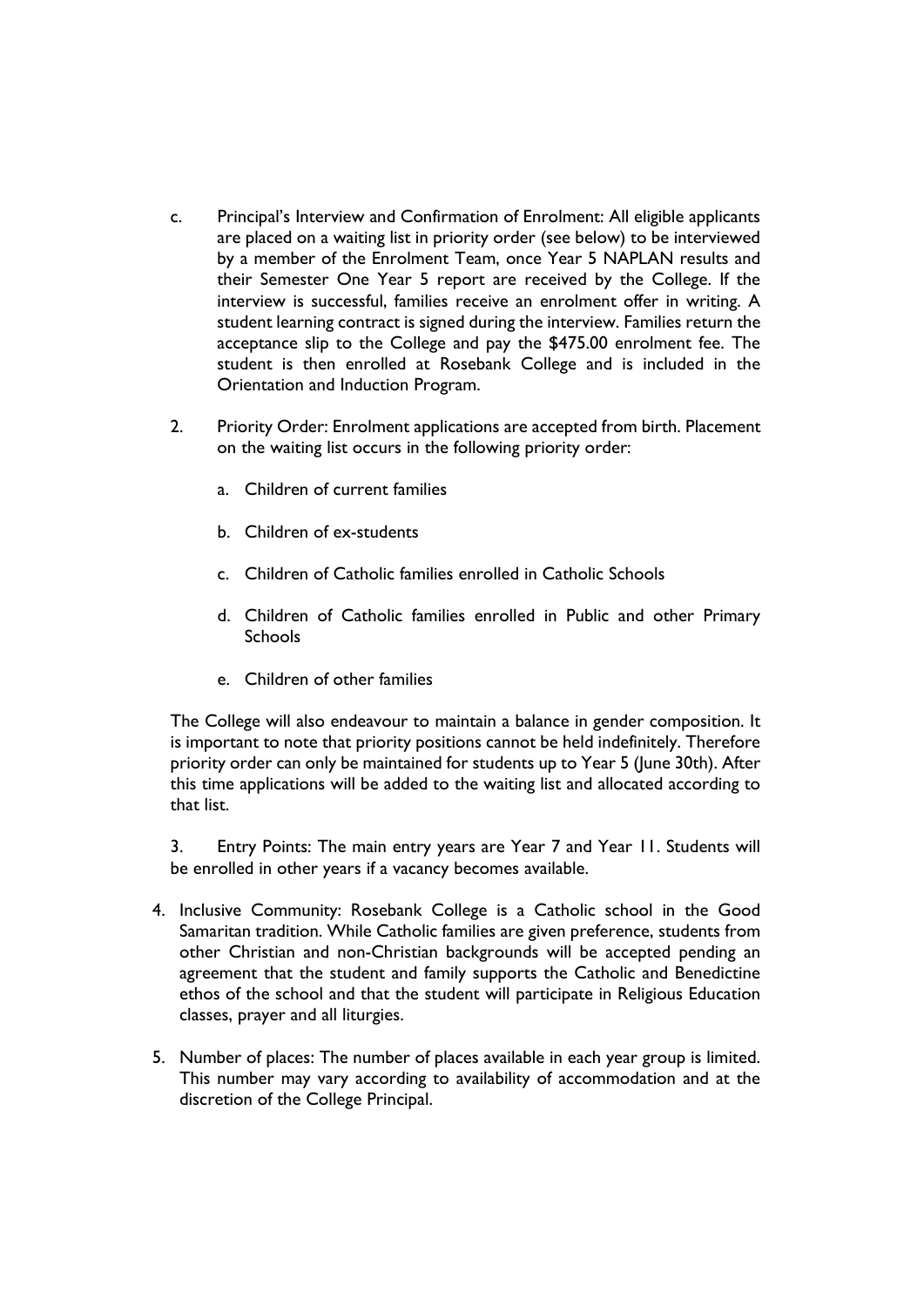- 6. Payment of fees: All school fees are payable on or before the payment due date. If a family does not pay school fees and no arrangements have been agreed to and complied with, a sibling of that family cannot be enrolled at the College until the matter is finalised. Failure to make a payment of fees or abide by a financial arrangement made with the College may result in placing the account with a Debt Collector. Failure to pay fees by parents/guardians may result in the student being asked to leave the College The signatories of the enrolment contract are jointly and separately responsible for payment of that student's fees. This is a contractual obligation.
- 7. Withdrawal of Applications: The College withdrawal policy is applicable once the enrolment fee has been paid and enrolment has been secured. If the student withdraws from the College prior to commencement of school the entire enrolment fee is forfeited. Once students are enrolled, significant commitments of resources and staffing are made. If circumstances change for a family and a decision is made to withdraw a student, notification will need to be made in writing to the Principal, advising of the student's withdrawal and giving 10 calendar weeks' notice preceding their departure. If notice is not received a further 25% of the annual tuition fee will be charged.
- 8. Scholarships: Rosebank College offers academic scholarships for students entering Year 7 and Year 11. Scholarships are awarded on the basis of the Australian Council for Educational Research (ACER) examination and an interview. The College uses the ACER Cooperative Scholarship Testing Program, an Australian wide annual program of academic ability tests, used by independent schools.
- 9. International Students: Although a small proportion of the College population, Rosebank College welcomes international students for short term stays and long term study programs. Non-Permanent Resident students who hold a temporary visa of any class must, either personally or through their parent/guardian, ensure that the College Principal is always in possession of a copy of each student's current visa. The student and/or their parent/guardian must advise the Principal immediately if their visa status changes and/ or if the student is granted a Bridging visa at any time during the student's enrolment. The holding of a Bridging visa may alter the student's enrolment resulting in, amongst other consequences, a significant change in school fees payable. Please see the enrolment protocols for international students. All international students will be assessed on their English writing and reading competence. Students who do not meet a minimum level of competence in English are initially enrolled in a school preparation program taught at the Catholic Intensive Language Centre. Students may be required to attend the centre for either 10, 20 or 30 weeks depending on their language proficiency. Annual international tuition fees charged by the College will also cover attendance at this Centre. On exiting the centre, students will be allocated to their appropriate age level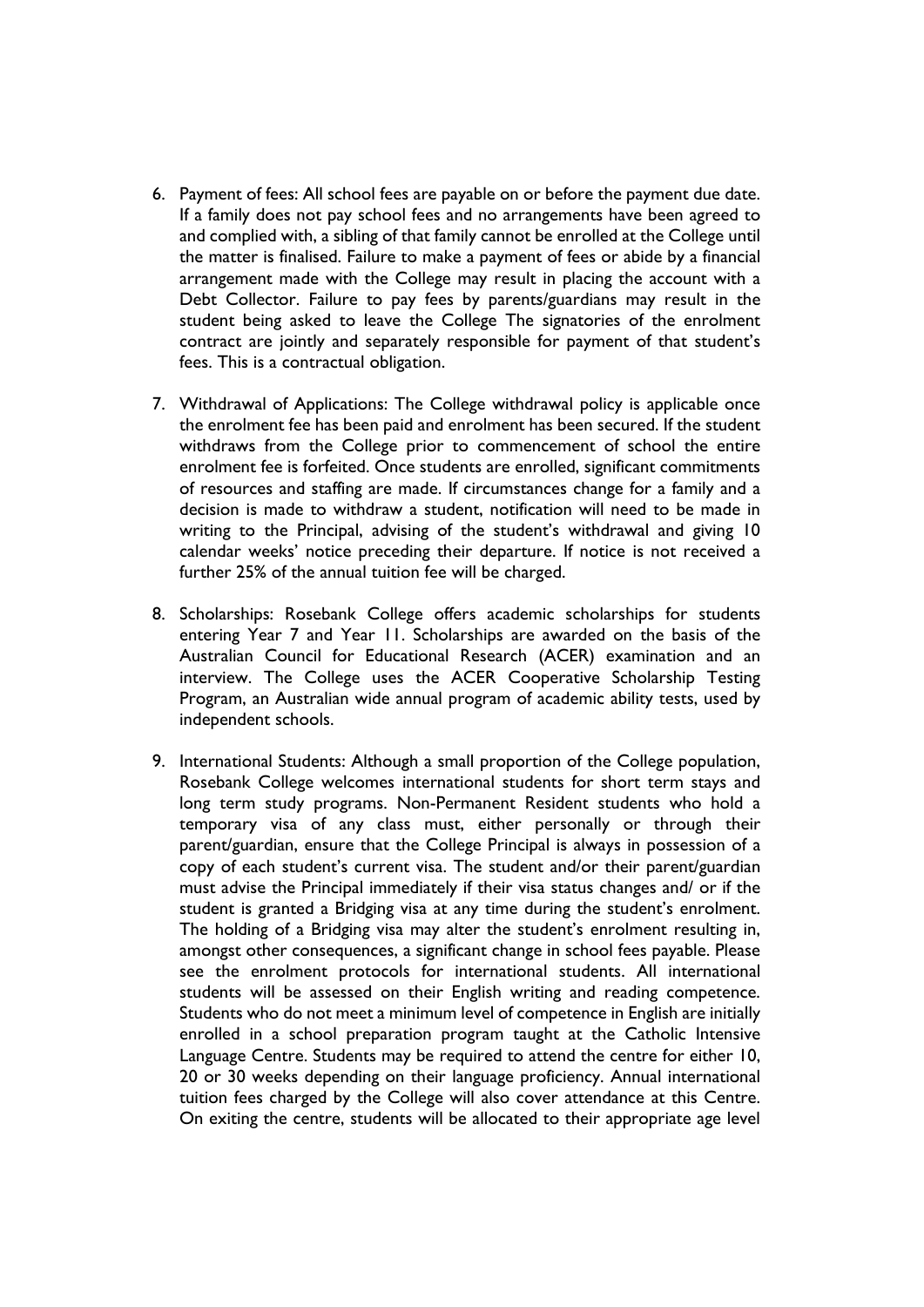thus not missing any substantial schooling while at the centre International students enrolled at Rosebank College are required to stay with relatives or with a family approved by the school (Home stay).

- 10. These Guidelines: The Principal may vary from these guidelines in special circumstances. These may include:
	- Time of enrolment

• Transfers from interstate and overseas and from other Good Samaritan schools

- Compassionate or other grounds Procedures:
- 1. Placement on the waiting list

Placement on the waiting list is secured once applicants:

- a. Provide a completed enrolment form
- b. Submit all relevant documentation including NAPLAN results and full school reports
- c. Pay the \$220 non-refundable application fee
- d. Application is accepted by the Principal Unsuccessful applicants will be informed as soon as possible. Provision of the above documents and the payment of the application fee do not bind the College to enter a contract for enrolment. A place on the waiting list does not guarantee enrolment.
- 2. Securing an enrolment place

Two years prior to beginning in Year 7, all applicants receive a letter reminding them to supply the College with their Year 5 NAPLAN results and latest full school report.

Shortlisted and pre-approved applicants are invited for an interview with a member of the Enrolment Team. Successful applicants are offered an enrolment place in writing soon after the interview. Successful applicants have two weeks to accept their enrolment offer and secure it with a \$475.00 enrolment fee.

3. Induction and Orientation in August of the year prior to commencement in Year 7, Year 6 students and parents are invited to the first of the Orientation/Induction experiences. The second Orientation experience is held in November. It is a full day experience conducted for students only. Students enrolling in other years are also invited to attend on this day.

In July of the year prior to commencement in Yrs 11, Yr 10 or Yr 9, successful newly enrolling students and parents are invited to attend a Subject Information Evening to indicate their subject choices. The subject selection process followed by all current Rosebank students is used for new families unless enrolment occurs later in the year in which case an abridged process is followed for individual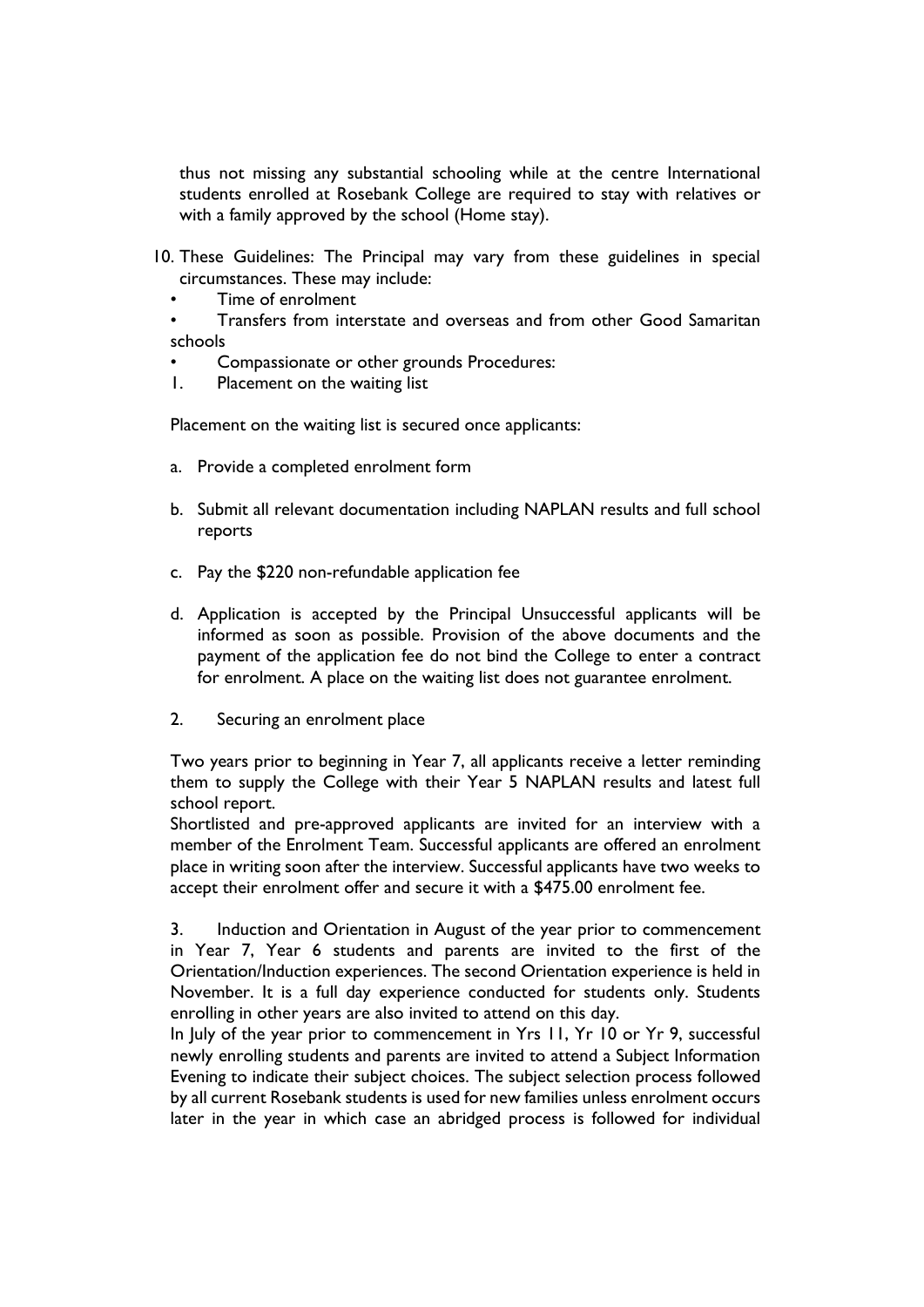families.

## **Section 13: School Policies**

College Policies for Enrolment, Student Welfare, Anti-Bullying, Child Protection, Privacy Merit and Restoration, and Complaints and Grievances are contained on the College website located at www.rosebank.nsw.edu.au

The Student Welfare Charter is available to the College community through the College Diary and Website. Based on the College's Benedictine values of Justice, A love for Learning, Service, Compassion, Hospitality, Stewardship, Peace and a Love of Christ, it outlines the rights, responsibilities and practices for all in the Rosebank community.

The College's Anti-bullying Policy is available to the College community through the College Diary and Website. Its focus is to build positive relationships it defines bullying and details a course of action for students who feel that they have been bullied. It also encompasses cyberbullying.

The Merit and Student Restorative System (Discipline Policy) is available to the College community through the College Diary and Website. Levels of student reward and discipline are outlined in this document.

The College's Complaints and Grievances policy is available to the College community through the Staff Handbook and the College website. It provides a framework for those who have complaints and grievances within the College community. In 2016 the College implemented a Risk and Compliance software solution, Complispace, in the areas of Privacy, Workplace Health and Safety (WHS) and Student Duty of Care.

### **Section 14: School Determined Improvement Targets**

School determined improvement strategic targets are established by the annual plan contained within the College's Strategic Plan 2015-20. School determined Improvements that were areas of focus in 2016 were:

- 1. Redesigning the Professional Learning structure to maximize time in PLN and Faculty groups.
- 2. Ensuring that phase one of Project 4 Construction (Downside) is complete mid-September.
- 3. The whole school incorporation and integration of Exchange (Canvas).
- 4. Student leadership team hosting and managing the Lego teachers' conference.
- 5. Launching the pastoral 'Athicus' (peer support) project
- 6. Locating and facilitating the Academic Mentoring Program as part of the pastoral care program.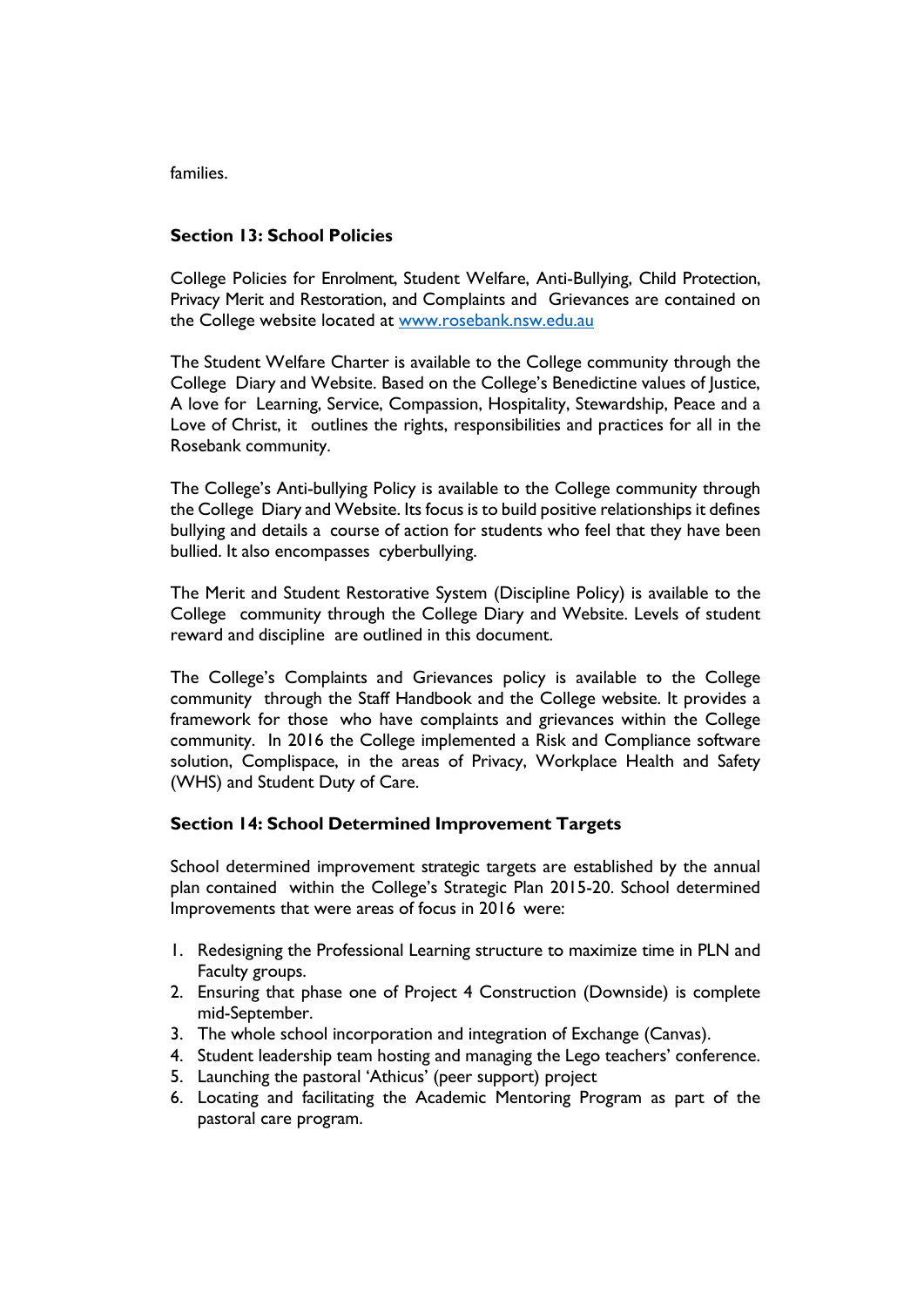- 7. Implementation of new syllabi emerging from the National Curriculum and BOSTES.
- 8. Review the structure, effectiveness and form of the Learning Progress Meetings.
- 9. Refining the use of regular data on student wellbeing and progress to ensure consistency, challenge and support.
- 10. Roll out the remaining elements of the Complispace risk and compliance system including the Child Protection, WH&S and the Assurance modules.
- 11. Integration of and implementation of the whole school Mission Framework that incorporates all elements of the work of Rosebank.
- 12. Implementation of the first year of the Strategic Plan Engage Embrace and Rejoice.
- 13. Full implementation and monitoring of the College Solar Project.
- 14. Create a comprehensive plan for the celebration of the College  $150<sup>th</sup>$ anniversary in 2017.
- 15. Finalise the Stage five scope and design including the renovation of Inkamana.
- 16. Review and research alternative Curriculum and timetable structures to facilitate the incorporation of contemporary learning requirements.
- 17. Ensure the understanding of and incorporation of the Positive Psychology approach within the College pastoral and academic programs.
- 18. Review the adequacy, cost and level of support offered by the College administration data base and software.
- 19. Audit the level of eLearning integration into the Year 7 10 curriculums and the eLearning skill set of staff.
- 20. Commence the next round of Industrial Relations with a 'standards based' remuneration structure.
- 21. Commence the Year 8 Community Mentoring Program.
- 22. Improved performance in external results.

### **Section 15: Initiatives promoting Respect and Responsibility**

The House based Vertical Pastoral system continued to develop and the formal Pastoral Care program was reviewed and changes made are to be implemented in 2017. The Welfare Team includes House Coordinators, Assistant House Coordinators, Home School Liaison and two School Counsellors.

Rosebank College explored and implemented aspects of Mental Health and Wellbeing as a whole school area of focus through staff professional development and the Colleges Pastoral Care program in 2016. The focus of the Pastoral Program across Years 7 -9 and 10 -12 included the themes of Physical, Social, Spiritual and Academic dimensions. The focus of responsibility for actions, attitudes and wellbeing were reinforced through the provision of the Pastoral Care system, guest speakers and reflection days.

The mentoring of students continued to be a focus in 2016 with peer support involving all students in Years 7 and 10. The formal mentoring program between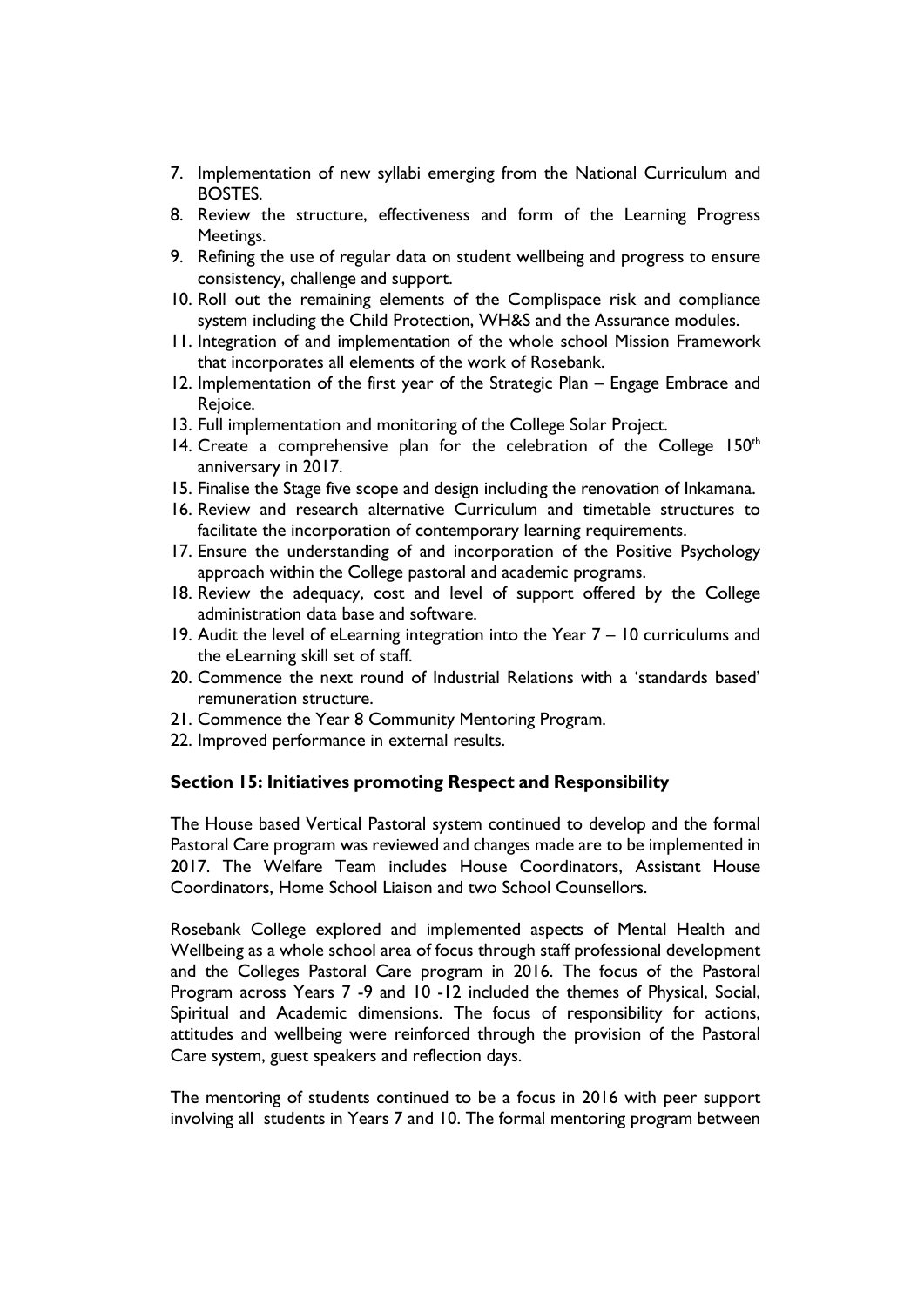Senior Home Room teachers and their Year 11 and 12 students focused on their academic and pastoral welfare.

Rosebank engages in National Awareness campaigns focusing on Bullying No Way! and other activities such as International Women's day and Domestic Violence Awareness Day. Each year the College solemnly commemorates ANZAC day and Remembrance Day. Students work to support Catholic charities for those in need such as Caritas Australia's Project Compassion and St Vincent de Paul through Night Patrol and the Winter and Christmas appeals.

#### **Section 16: Parent, Student and Teacher Satisfaction**

In 2016, parents were involved in a survey to help the College determine levels of satisfaction and highlight any areas for improvement. In this survey, parents have acknowledged a high degree of satisfaction with Rosebank College. This is evident through:

- Strong enrolment demand, the College currently has a substantive waiting list for prospective students
- Strong enrolment demand by current families
- Survey data as collected through Parent Forums
- Strategic planning consultation and surveys

Sample comments from parents included:

"Rosebank is a beautiful community, walking in the school grounds you get that good feel feeling knowing the children are happy".

"Tom Galea's vision for the school and his communication of these plans and beliefs to the Rosebank community has created a culture and environment where our children have benefited and grown into confident, independent young people with a sound moral compass".

"A great all round school with fantastic facilities and sound educational focus".

Students from Year 7 to Year 12 were also surveyed and were asked to select "four things you feel are the best about being a student at Rosebank College". The survey indicated the following key themes and responses:

- Friendships formed
- The high quality of teaching
- Number of subject choices on offer
- The level of care and safety provided
- The vast selection of Co-curricular (Sport and Cultural) opportunities available to students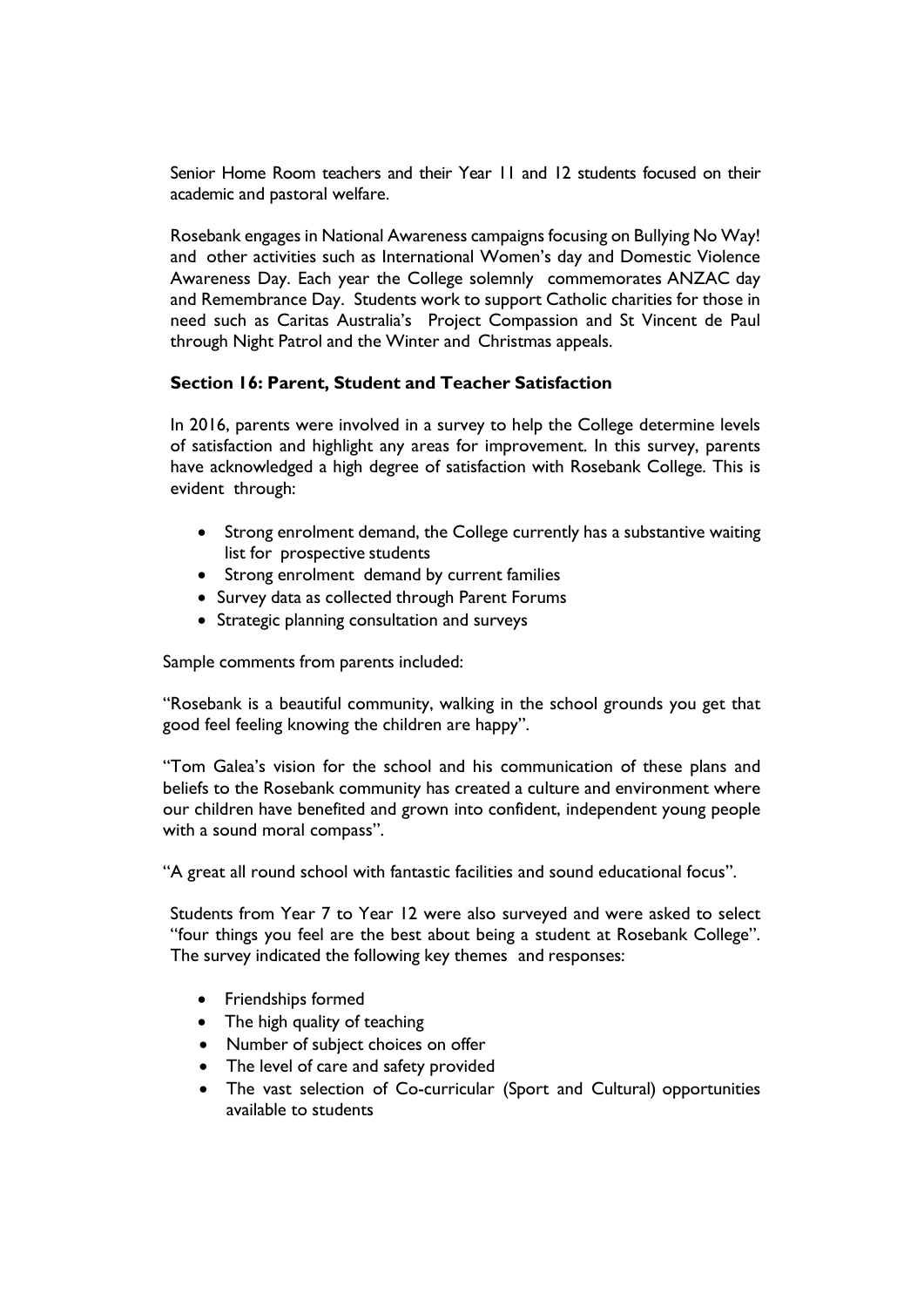- Excellence in teaching and learning prospects
- Building facilities and technology
- Extra support available when required

Areas of improvement as suggested by the students surveyed include the afternoon dismissal process and the optional use of student ID cards for the canteen. Year 12 students complete an Exit Survey prior to graduating each year. This forms a valuable insight to the graduates experience while at Rosebank.

Staff retention rates are indicative of the level of staff satisfaction within the College. In 2016, the College fare welled 16 staff members due to reasons including retirement, moving to other schools or to different areas.

Staff are encouraged to actively participate in all College based events and activities such as PD Week, Benedict Day, Open Day and other community based days. All Staff have the opportunity to contribute their comments on school policy and procedures through active participation in Staff meetings, Faculty and Pastoral team meetings, Support Staff meetings and Standing Committees.



# **Section 17: Summary Financial information**

The College derives its income from;

- Parent payment of Tuition fees and Charges
- Commonwealth Government grants, both recurrent and capital
- State Government grants